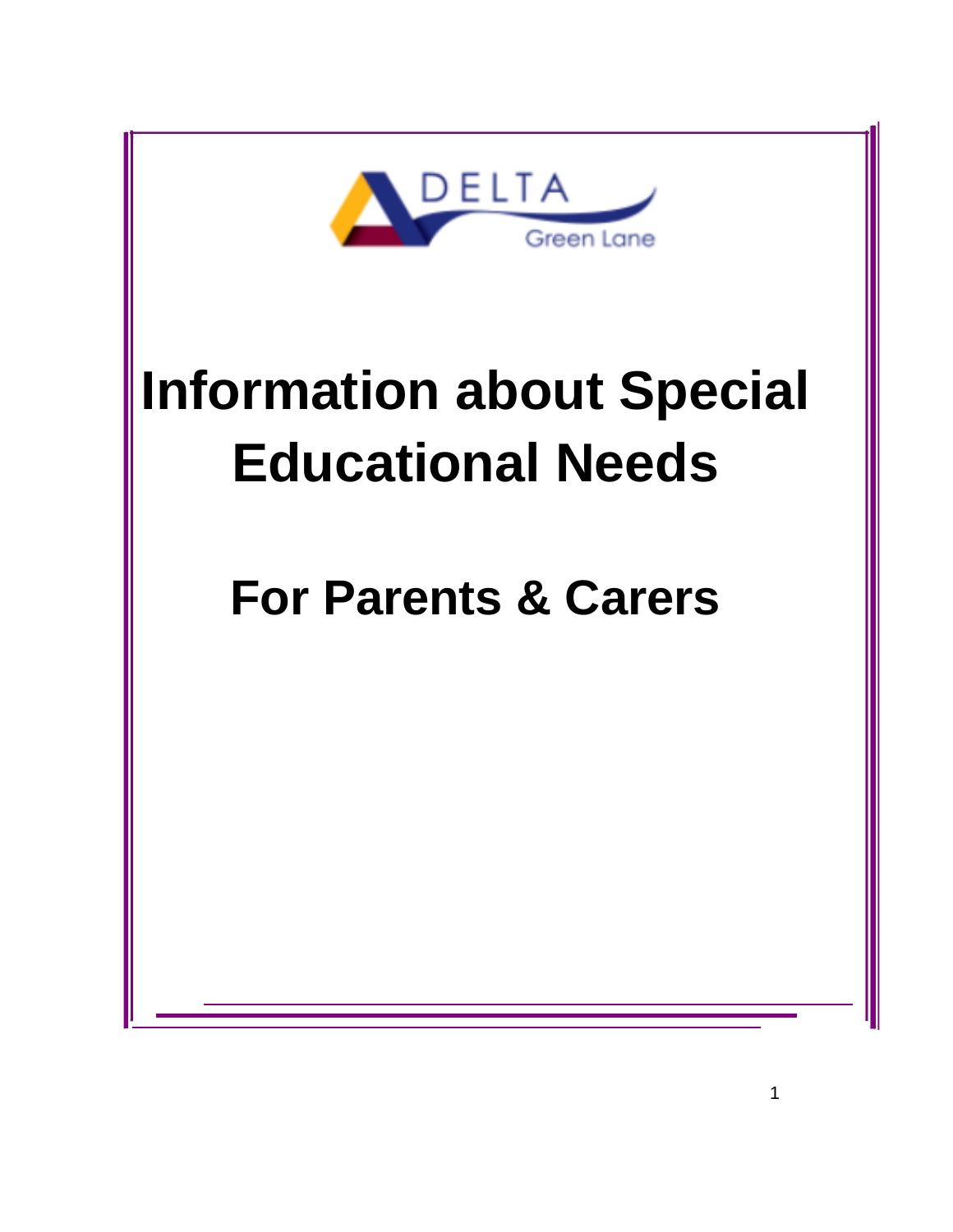# Our Academy SENCO:

Special Educational Needs Co-ordinator



Mrs Philippa Kirwan



Mrs Samantha Wadsworth (Maternity Cover)

Email: info@glpa.org.uk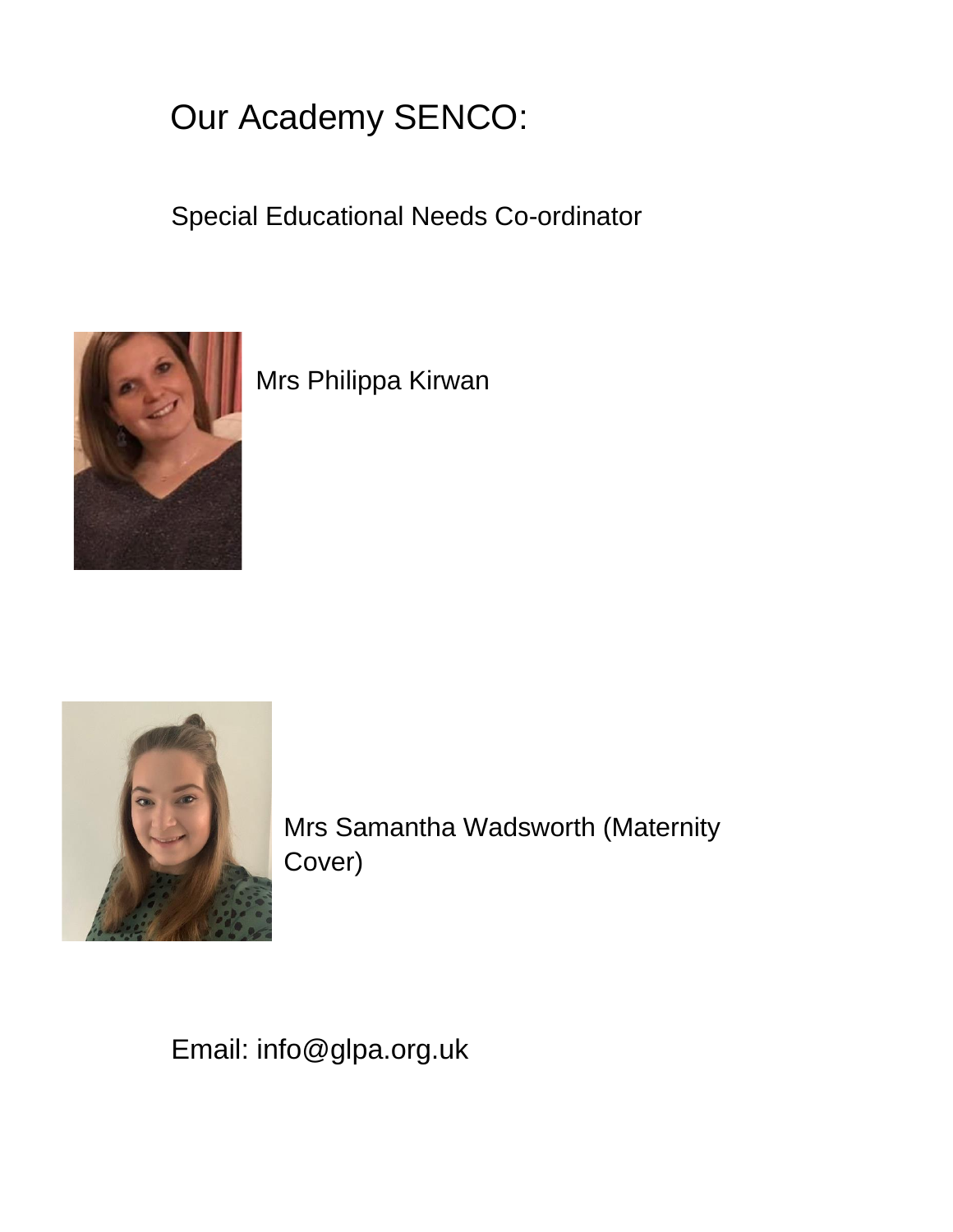# Our Pupil and Family Support Worker.

Mrs Verna Hector



If you would like any independent support or advice about any aspect of your child's Special Educational Needs please contact the Parent partnership service:

TEL: Helpline 0113 3951200 General 0113 3951222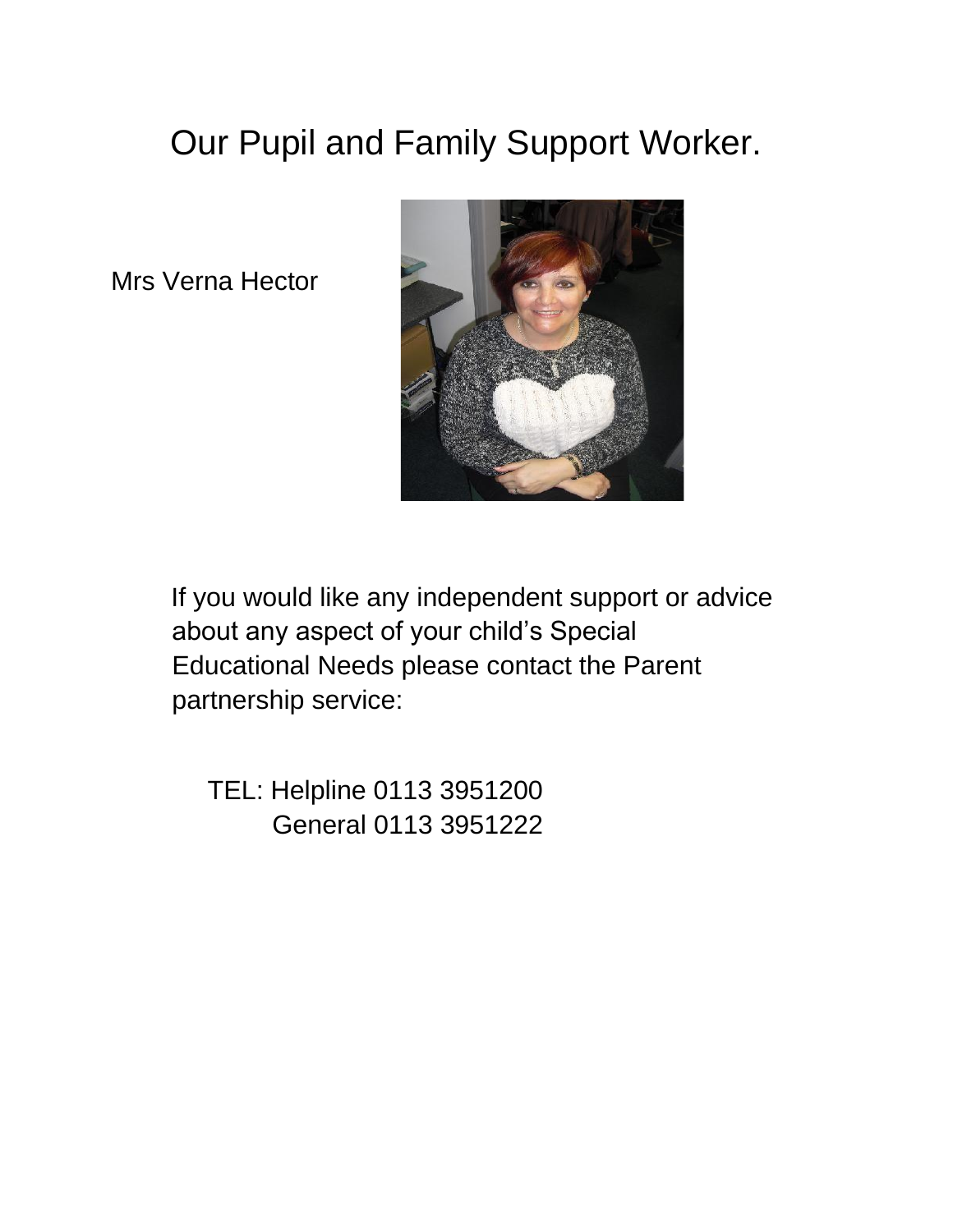#### An introduction to Special Educational Needs at Green lane primary Academy



A special educational need can be a number of different things. Many children will have special educational needs of some kind during their education. A few children will need extra help for some or all of their time in academy.

So special educational needs could mean that a child has:

- learning difficulties in acquiring basic skills in academy
- emotional and behavioural difficulties making friends or relating to adults or behaving properly in academy
- specific learning difficulty with reading, writing, number work or understanding information
- sensory or physical needs such as hearing or visual impairment, which might affect them in academy
- communication problems in expressing themselves or understanding what others are saying
- Medical or health conditions which may slow down a child's progress and/or involves treatment that affects his or her education.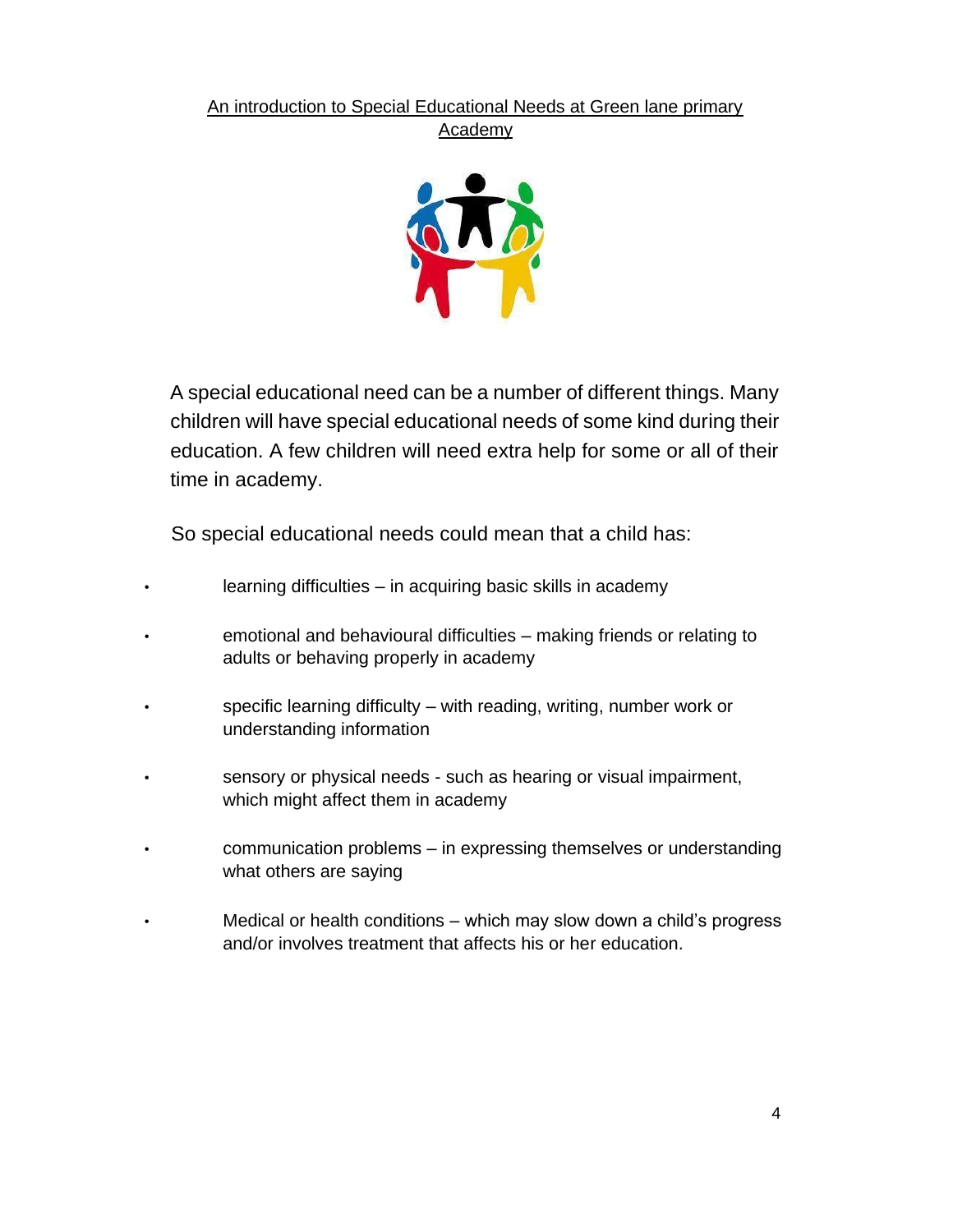Children make progress at different rates and have different ways in which they learn best. Teachers recognise this and use different teaching styles, resources and plan different levels of work in the classroom to cater for the various ways children learn. This is called Quality First teaching and is something academies provide for all children. Children making slower progress or having particular difficulties in one area may be given extra help in the way of structured interventions and/or support by a Teaching Assistant/Pupil and Family Support Worker to help them succeed.

Because of this, academies:

- Talk to parents/carers if they think their child has a special educational need and let them know what special help the academy is giving.
- Appoint a member of staff as the Special Educational Needs Co-ordinator (SENCO).
- Have a written Special Educational Needs policy a copy should be made available for parents.
- Take account of the Special Educational Needs (SEN) Code of Practice. This is advice given to academies by the government which outlines what academies should do to support pupils with SEN and gives recommendations for good practice.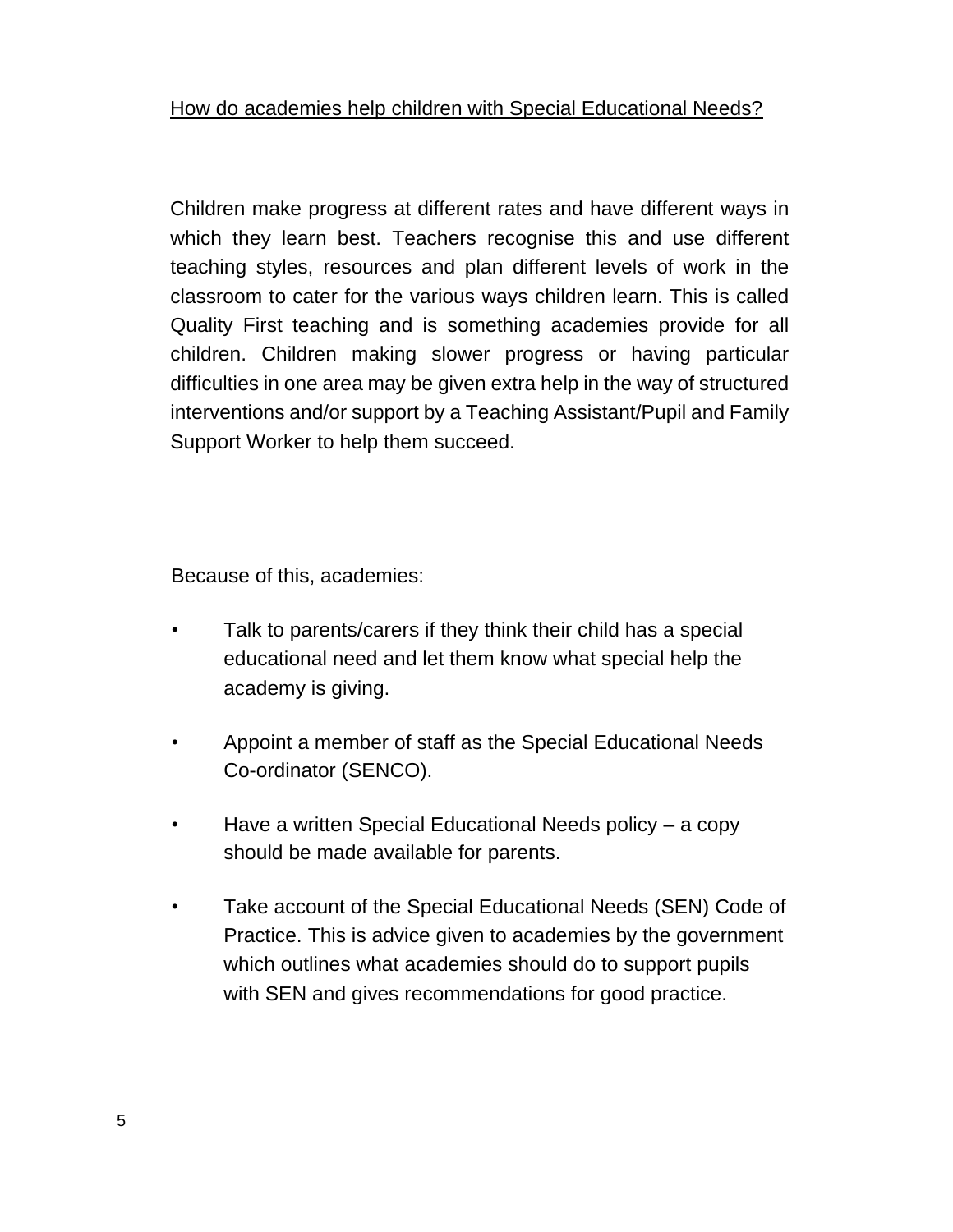### Class/Subject teacher is responsible for:

- Checking on the progress of your child and identifying planning and delivering any additional help your child may need (this could be things like targeted work, additional support) and letting the Inclusion Manager and SENCO know as necessary.
- Writing a Support Plan, and sharing and reviewing these with parents at least once each team and planning for the next term.
- Ensuring that all staff working with your child in the academy are able to deliver the planned work/programme for your child, so they can achieve the best possible progress. This may involve the use of additional adults, outside specialist help and specially planned work and resources.
- Ensuring that the academy's SEND Policy is followed in their classroom and for all the pupils they teach with any SEND

## The role of the SENCO

SENCO = Special Educational Needs Co-ordinator

The key responsibilities of the SENCo may include:

• Coordinating all the support for children with Special Educational Needs and/or Disabilities (SEND) and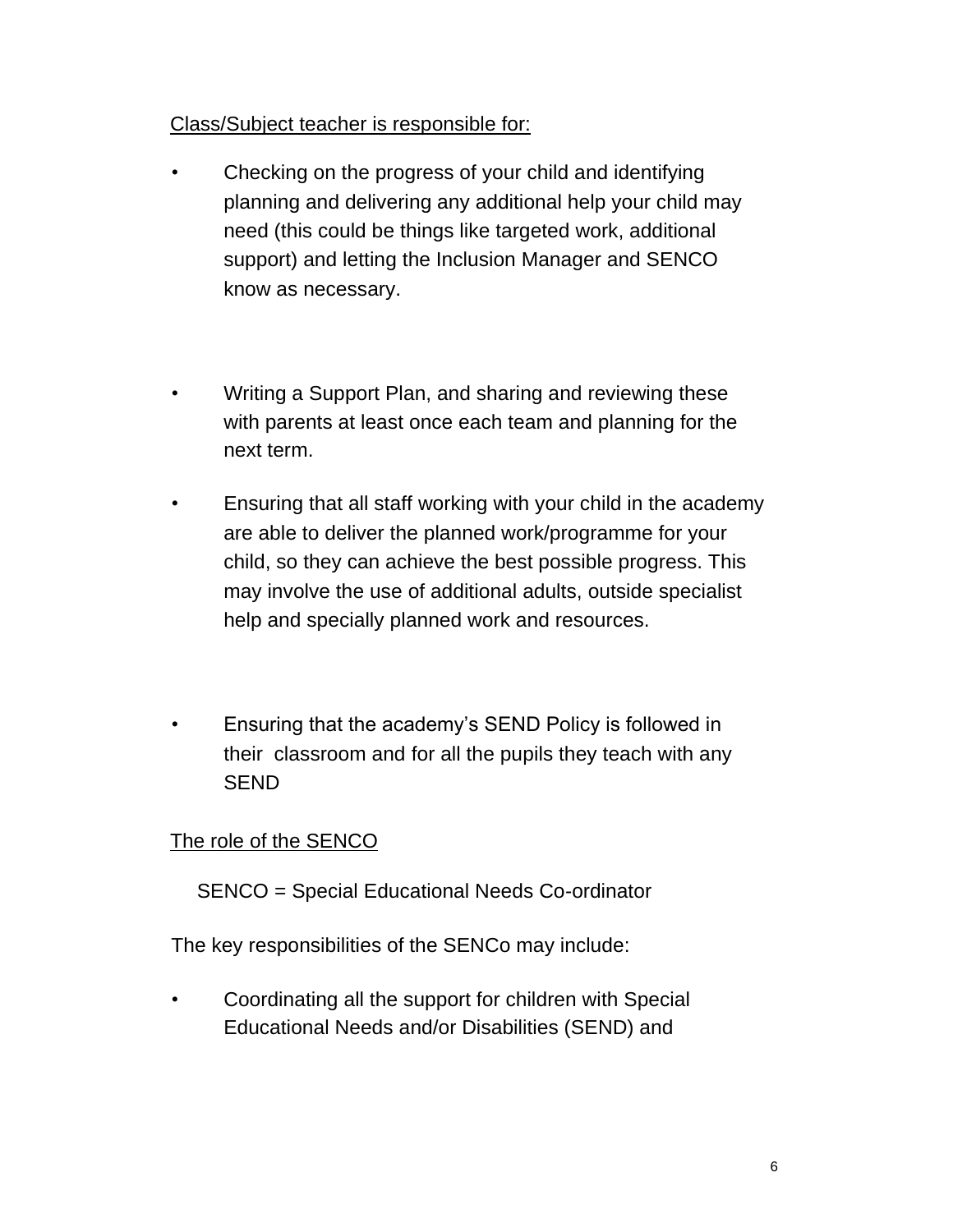developing the academy's SEND Policy to make sure all children get a consistent, high quality response to meeting their needs in academy.

- Updating the academy's SEND register (a system for ensuring all the SEND needs of pupils in this academy are known) and making sure that there are excellent records of your child's progress and needs.
- Providing specialist support for teachers and support staff in the academy so they can help children with SEND in the

academy achieve the best progress possible.

Ensuring that you are:

- Involved in supporting your child's learning.
- Kept informed about the support your child is getting.
- Involved in reviewing how they are doing.

## Pupil and Family Support Worker ( Mrs Hector) is responsible for:

- Supporting parents of children with targeted needs
- Attending meetings with parents
- Liaising with agencies such as the Children's Centre to provide support for parents
- Signposting parents to appropriate training and courses

Head of Academy is responsible for: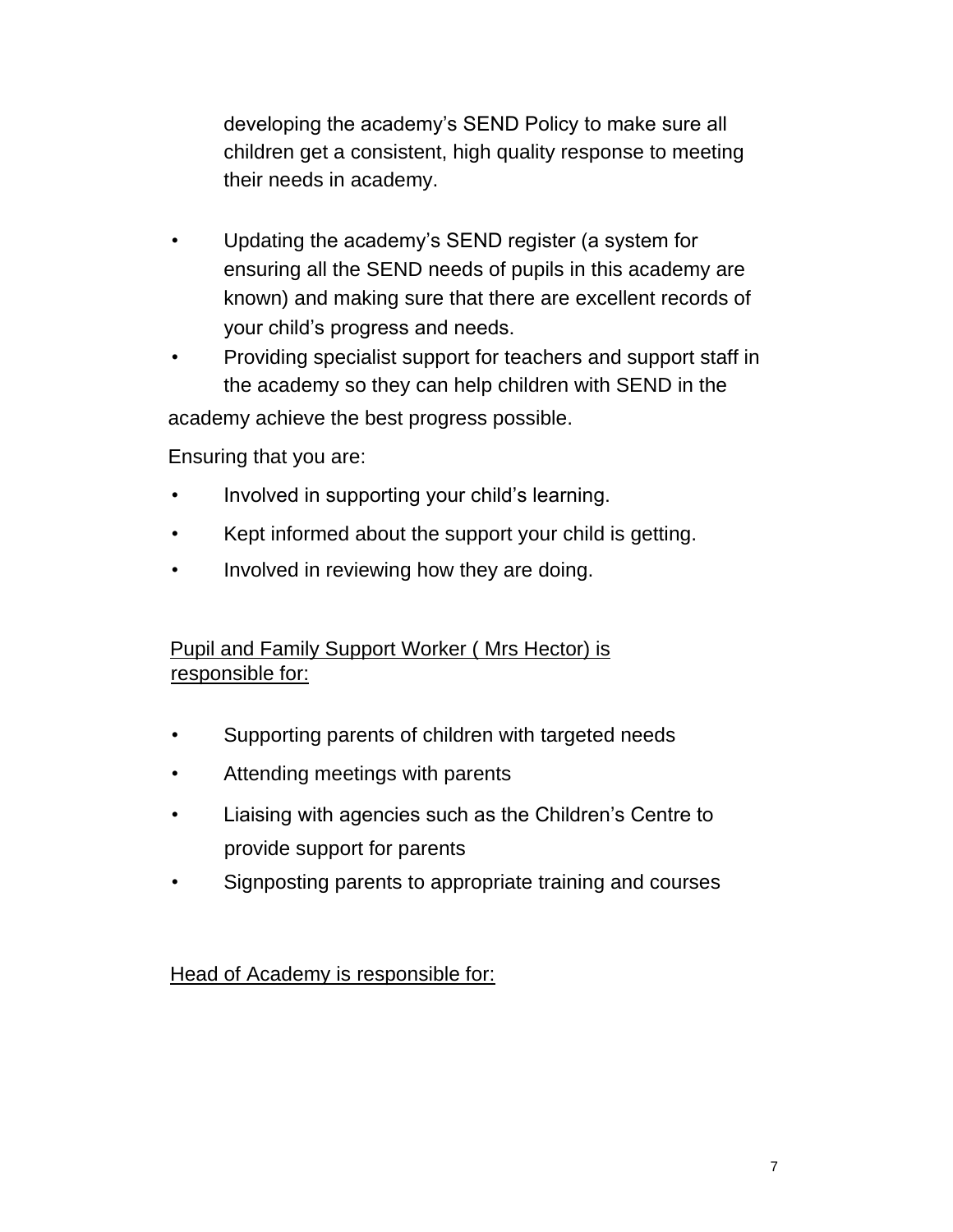- The day to day management of all aspects of the academy, this includes the support for children with SEND. • Passing on the duties to the SENCO and the class teachers but they are still responsible for ensuring that your child's needs are met.
- Making sure that the Educational Advisory Board (EAB) is kept up to date about any issues in academy relating to SEND.

7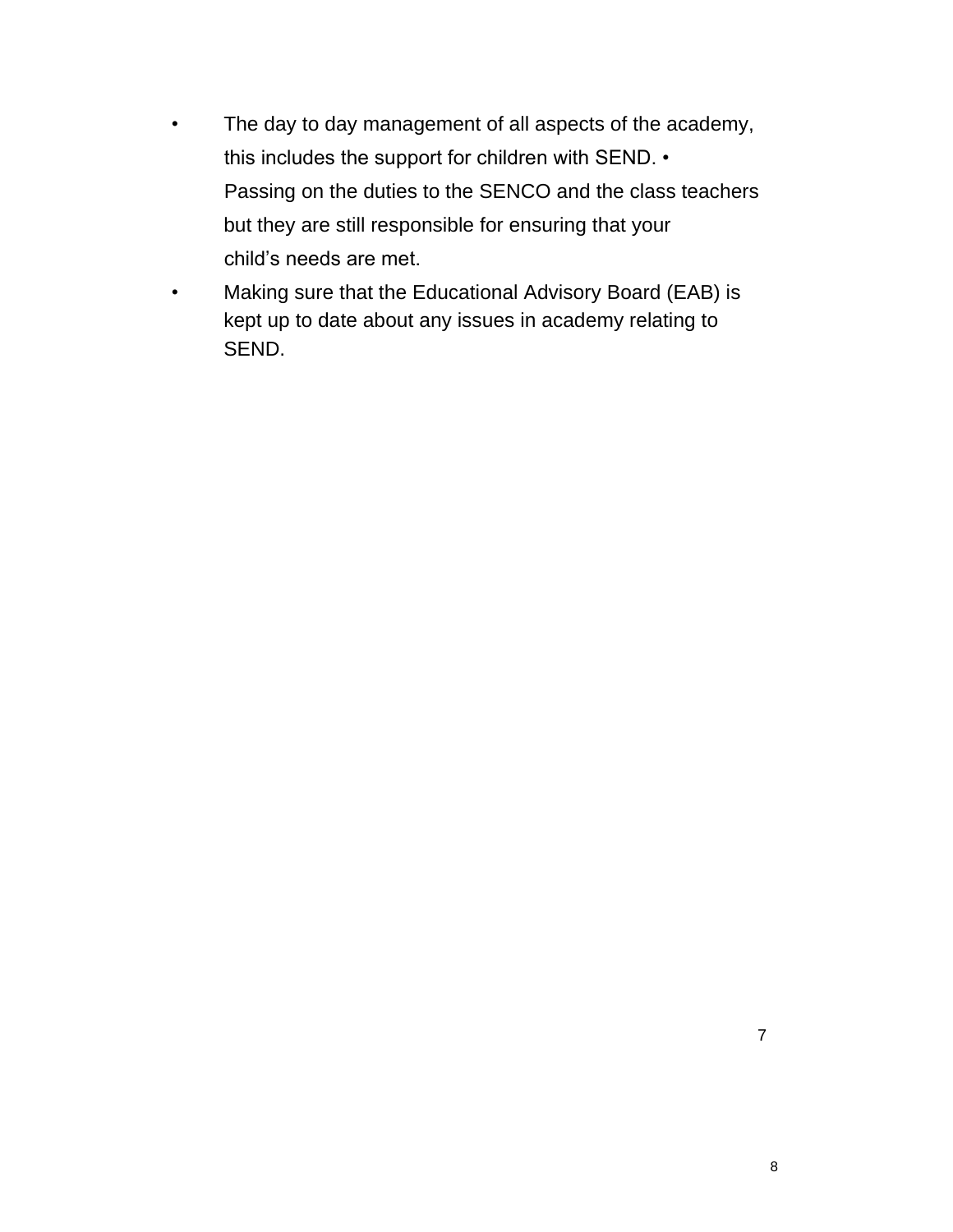### How are Special Educational Needs identified?

You may be the first to notice your child has difficulties but there are others who can help depending on the age of your child.

- If your child hasn't started at an early education setting or academy your first point of contact will probably be your health visitor or doctor.
- They can help, advise you of the next steps to take and put you in touch with other people such as speech and language therapists. Extra help can be offered at early education settings, through voluntary organisations or through a home visiting service, such as Portage. If your child's needs are severe or complex, your health visitor or doctor may approach the Children's Services Department SEN Service on your behalf.
- If your child is at an early education setting or academy, a member of staff will talk to you if they have concerns about your child's progress.

If it seems that your child may have special educational needs, your child's class teacher or the Special Needs Coordinator (SENCO) will assess:

- What your child is good at and what they need help with.
- What your child would benefit from learning.
- How best to help your child learns.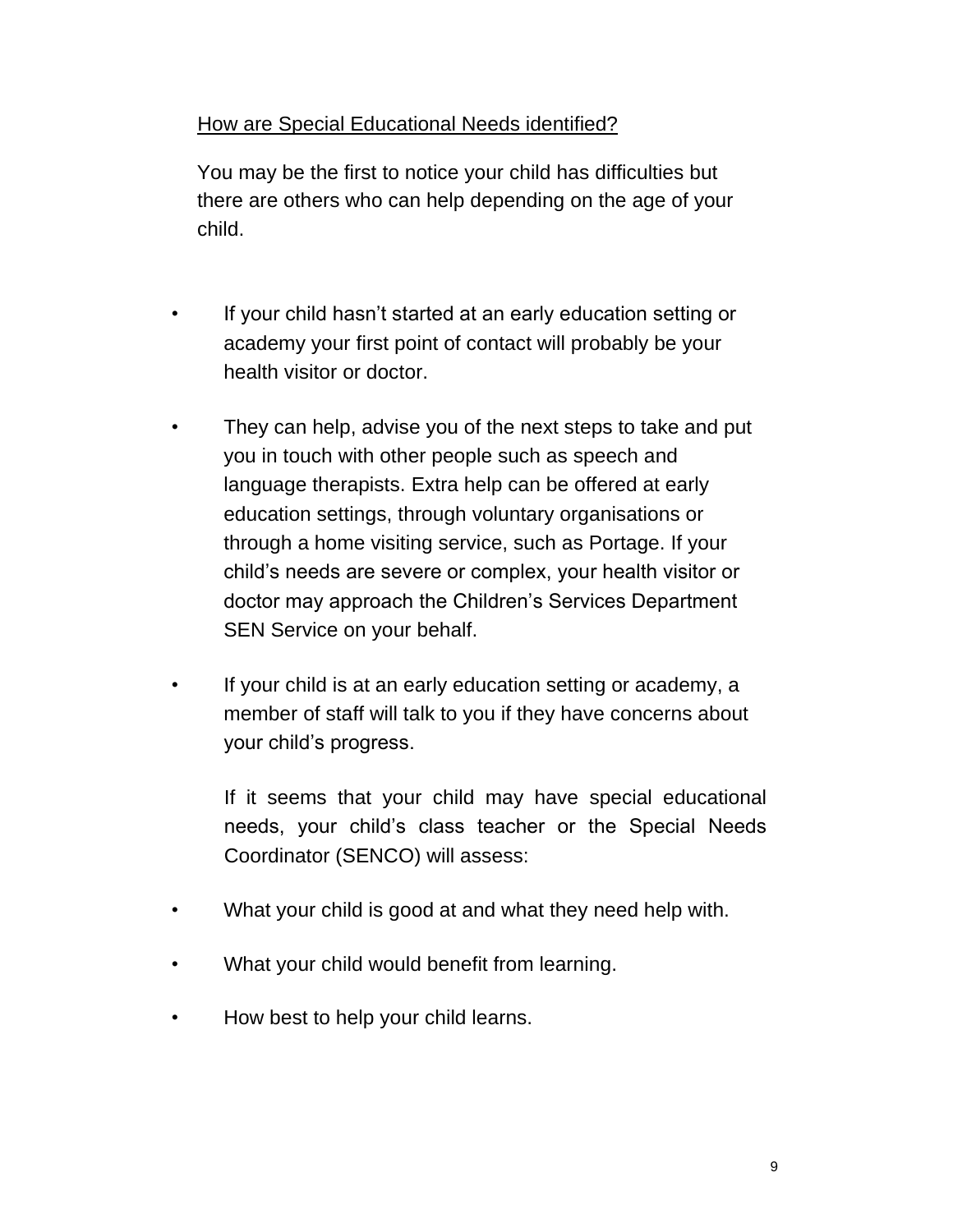Information about your child's targets and any extra support they receive at academy may be recorded on a support plan.

Children thought to have special educational needs will be placed on the academy's special educational needs register and receive one of two levels of support:

- SEN Support
- Specified Individual Support (Via an Education, Health and Care Plan (EHCP).

The level of support received may change throughout their time at academy.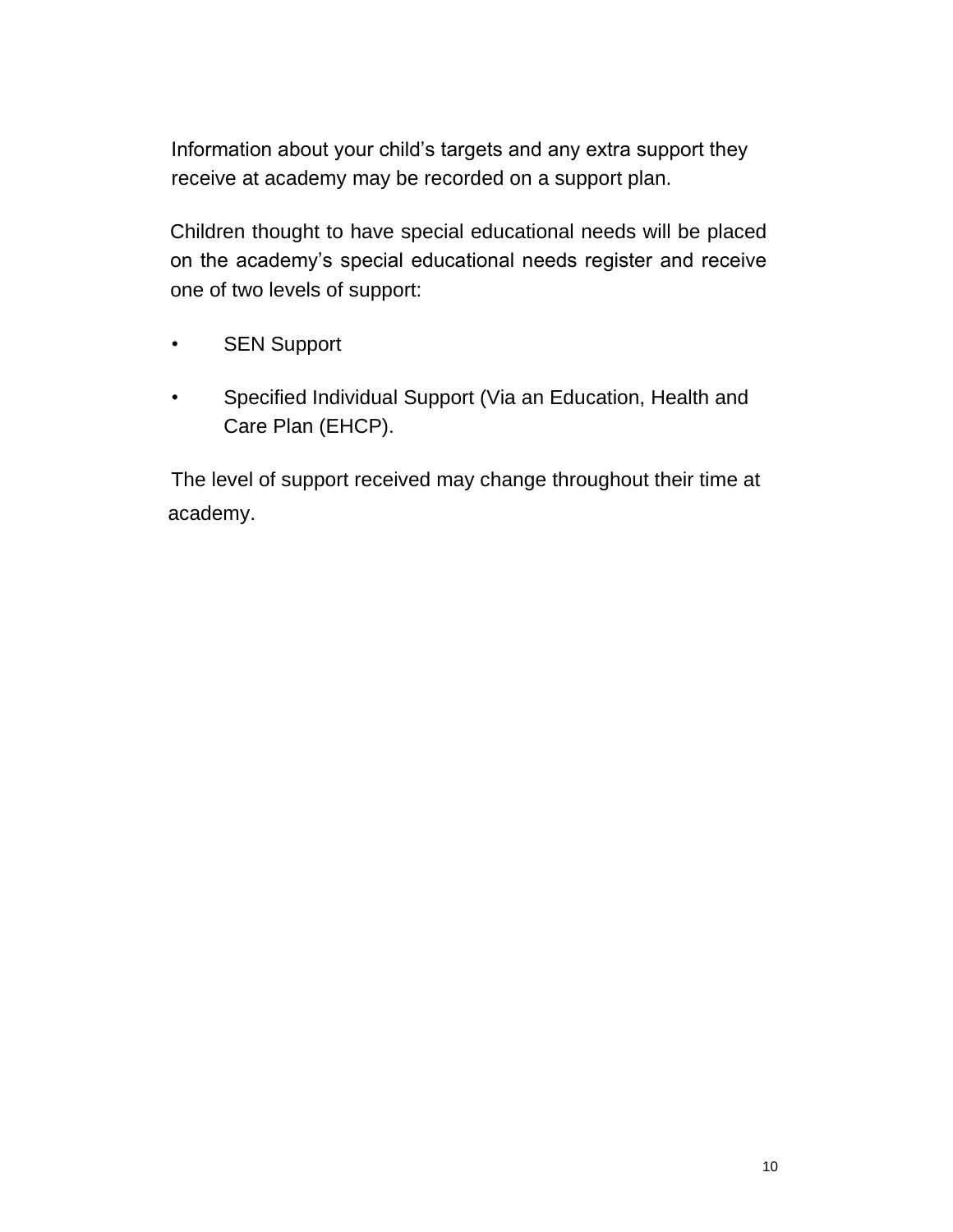### What is a Support Plan?

A Support Plan says what the academy, the class teacher plans to do to help your child learn. All teachers should be aware that children learn in different ways. Some need to work at a slower pace to ensure they fully understand one thing before they move onto something new.

A Support Plan will be written with your child and shared with you.

It includes:

- Short term targets for your child which are linked to their needs.
- Details of any extra support your child will get.
- Who will give your child help?
- How often your child will get help.

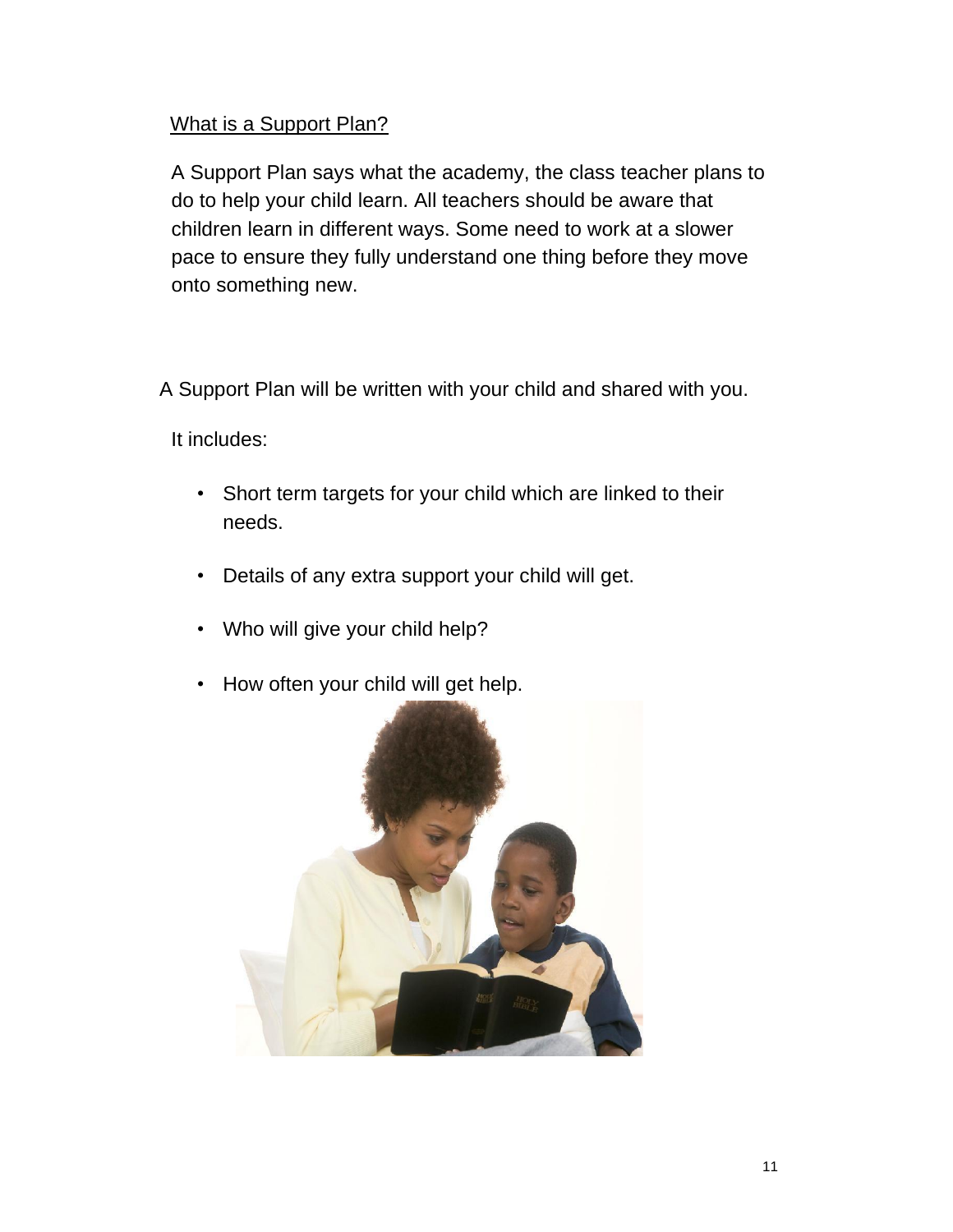### What does SEN Support look like?

These are some of the things you can expect from our academy:

- Your child's class teachers will be finding ways to support your child in class such as:
	- 1. Changing the way lessons are planned and delivered.
	- 2. Matching activities to the ability/need of your child (differentiation).
	- 3. Adapting learning materials to suit your child's needs.
- Small group support with Specific targets to help him/her to progress.
- The teacher will work in partnership with you and the SENCO to find ways to support your child with their needs.
- Academy staff should set targets for your child which will be shared with you, either during parents' Evening or a Review Meeting. They may record this on an Individual Education Plan.

For many children this action will be enough to support your child with any difficulties and will help them make progress.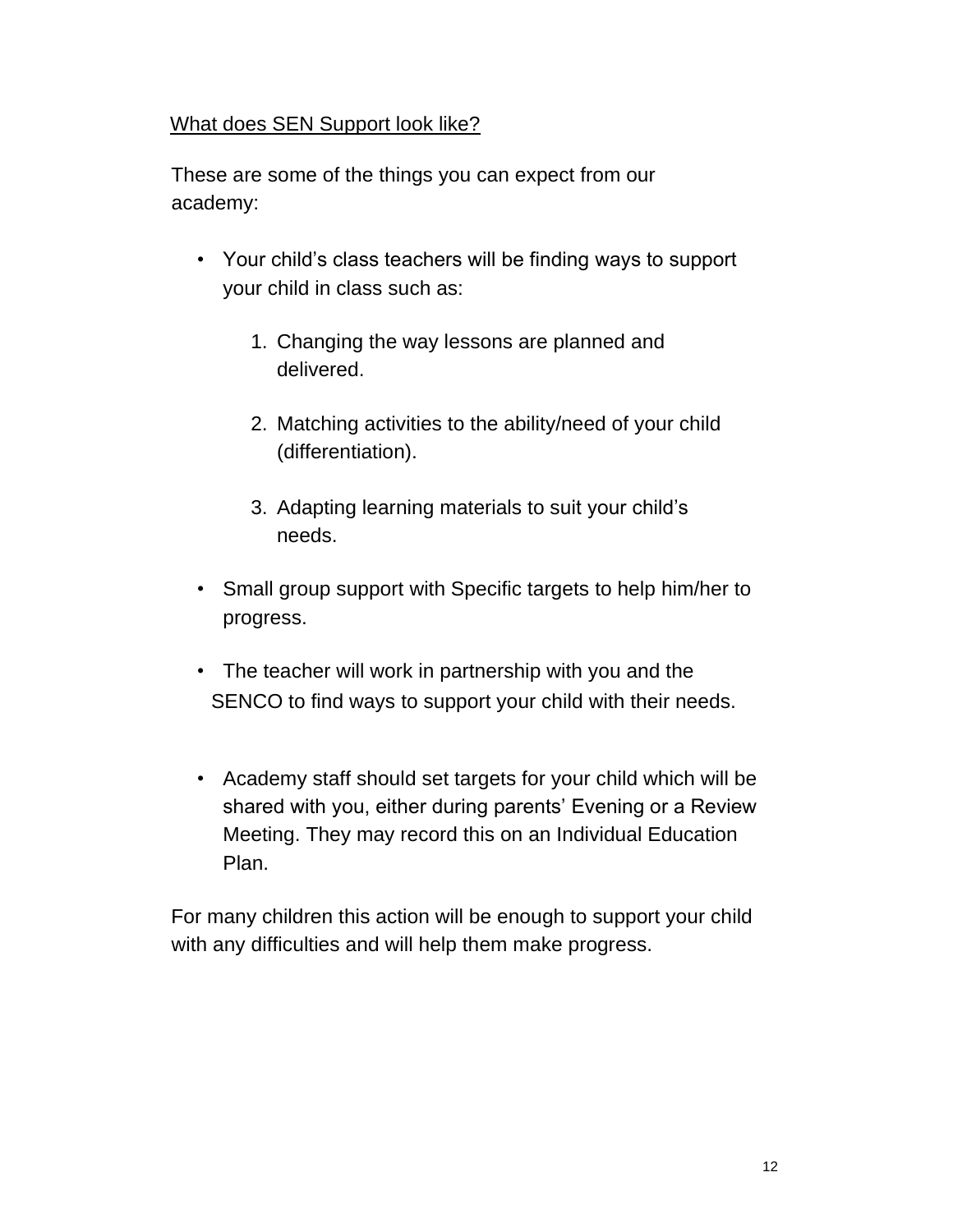Where your child may need more help, the academy and SENCO may suggest your child needs some extra support from a professional outside the academy.

These are some of the things you can expect from our academy:

- Teachers, teaching assistants and the SENCO will continue to work together to find ways to support your child in the academy.
- The academy should seek additional advice from outside specialists such as health professionals, specialist teachers or educational psychologists who would:
	- 1. Carry out further assessment of your child's needs.
	- 2. Provide advice to academy's on how to best support your child.
	- 3. Suggest resources that would help your child make progress.
- Your views will be important in planning for your child's education. Progress will be reviewed regularly either at Parents Evening's or during review meetings with the academy SENCO.

A very small number of children (about 2%) may need further support and the academy may suggest applying for a Statutory Assessment/Specified Individual Support.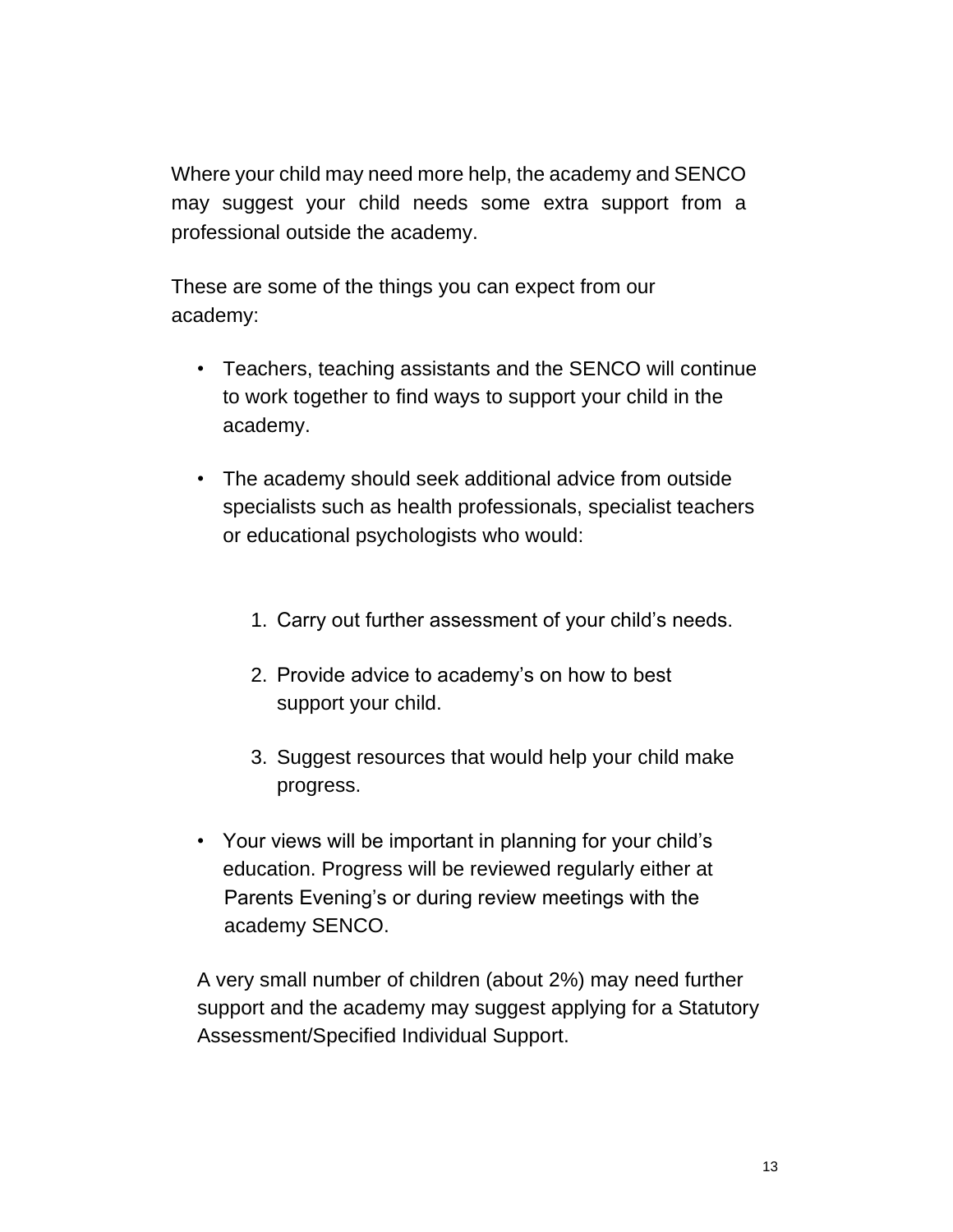# What is a Statutory Assessment/Specified Individual Support?

If your child's needs are very complex and/or severe the academy may ask the Local Authority to carry out a Statutory Assessment.

- This is a very detailed assessment of your child's needs. Parents or carers, the academy and a range of professionals will all be asked to provide written reports.
- At the end of the assessment phase the Local Authority will consider these reports to help decide whether or not to issue a Statement of Special Educational Needs or Education Health Care Plan (EHCP) for your child.
- As a parent/ carer you also have the right to ask the local Authority to carry out this assessment although it is usually best if you can do this with the support of the academy.
- Statutory Assessment is only appropriate for a small number of children. Your academy SENCO or the parent Partnership Service will be able to advise you about this.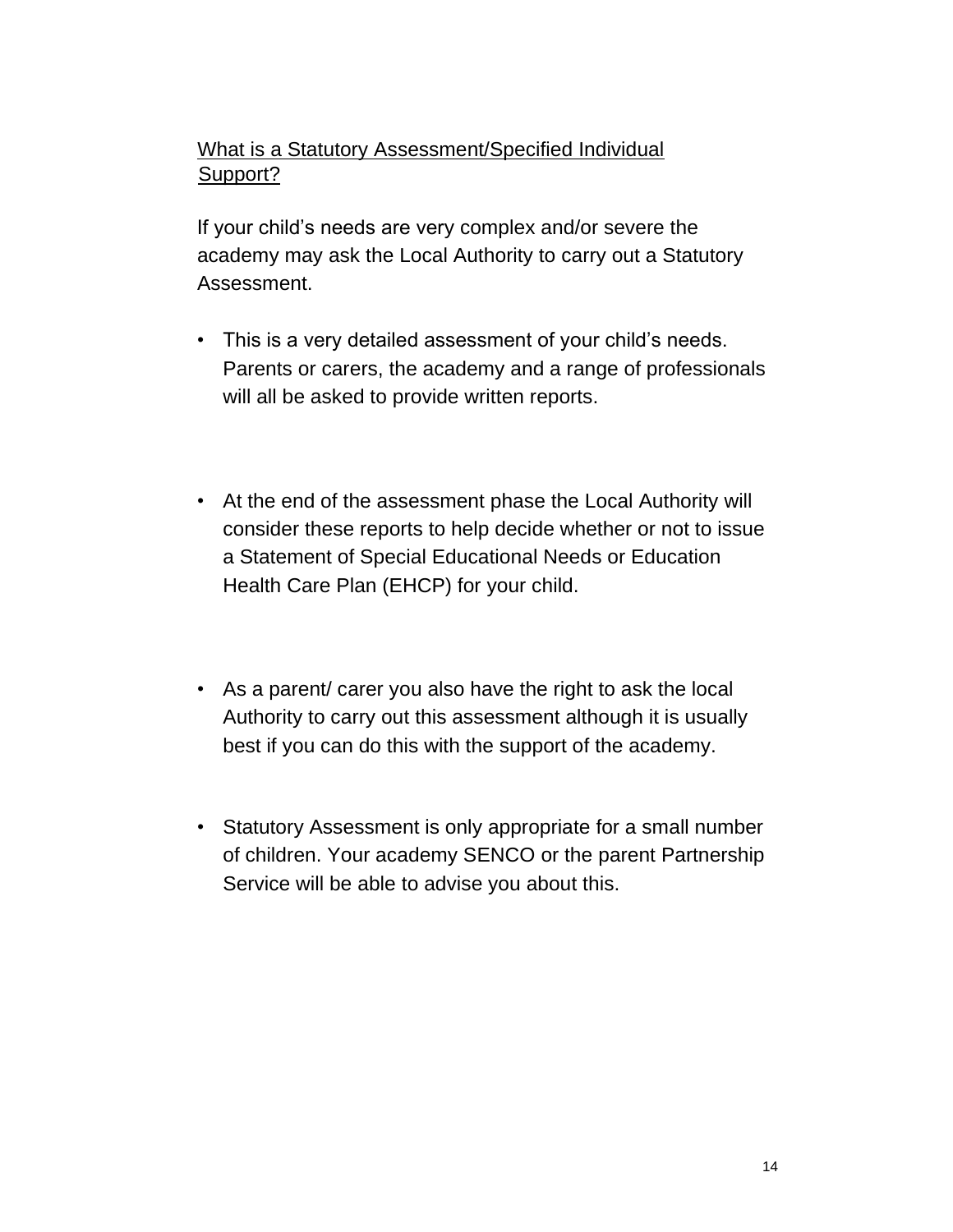# What is a Statement of Special Education Needs or Education Health Care Plan?

If the Statutory Assessment shows that your child needs a Statement of Special Education Needs or Educational Health Care Plan, they will produce a detailed individual plan advising academies what they must do to support your child.

If your child has a statement of Special Educational Needs or Education Health Care Plan the academy must:

- Hold an Annual Review Meeting to which you and other professionals must be invited.
- Provide your child with the full range of support specified in their statement. This usually equates to additional support for at least 50% of the academy day and may be group or individual support (academies organise this in different ways according to the needs of your child)

We appreciate this is a very complicated process so please seek advice from your academy SENCO or your parent partnership service.